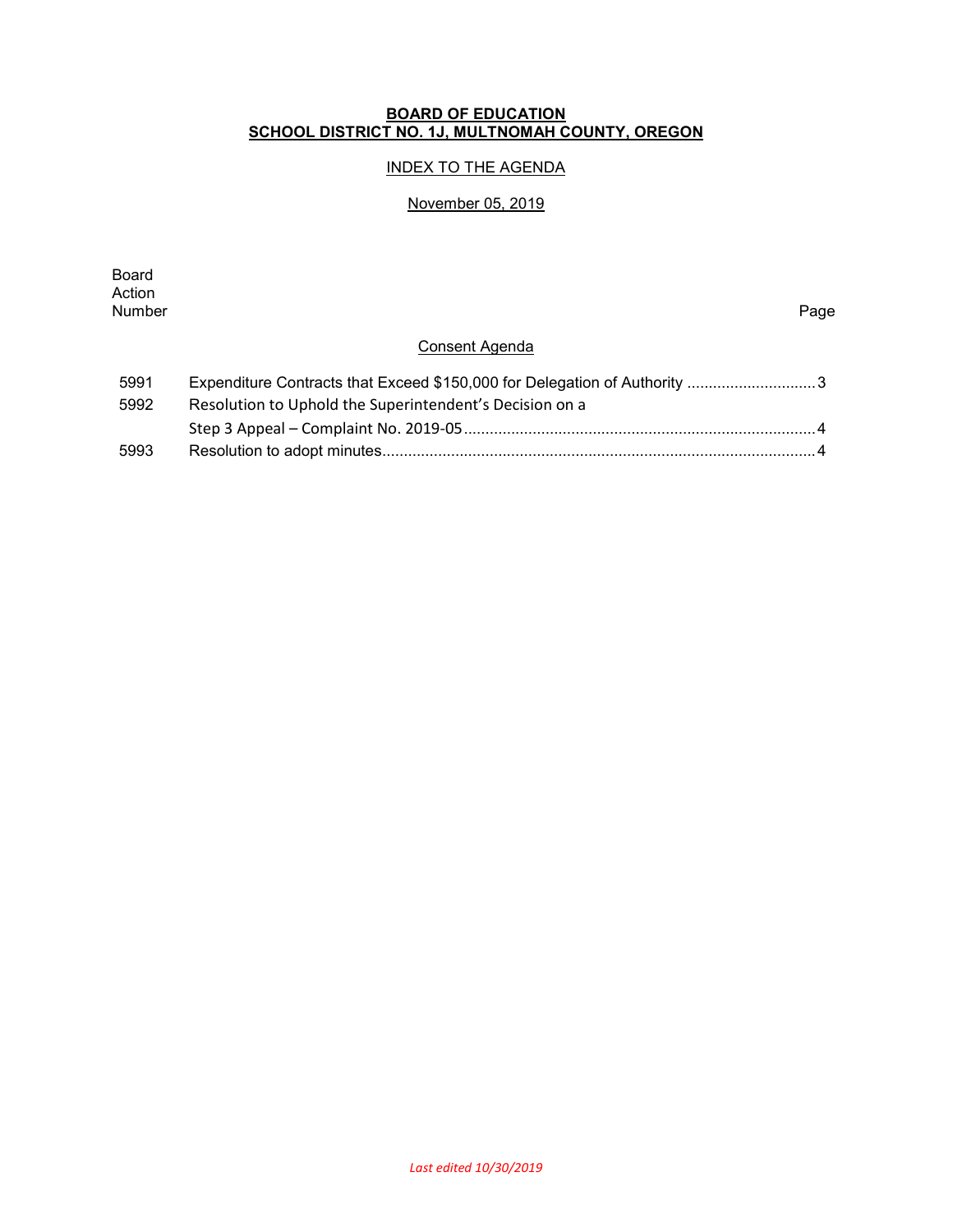# Consent Agenda

Resolutions Number 5986 through 5988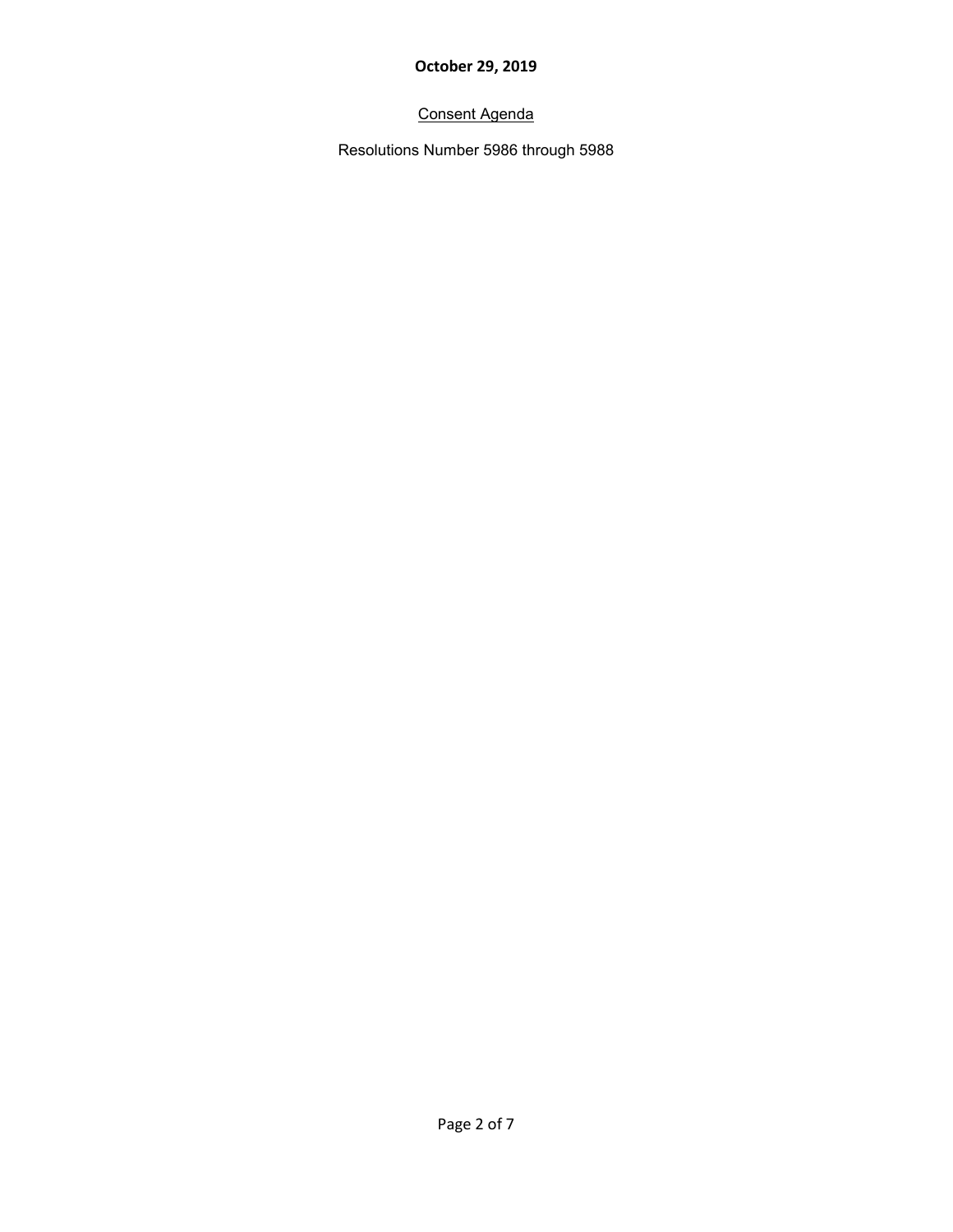#### **RESOLUTION No. 5991**

#### Expenditure Contracts that Exceed \$150,000 for Delegation of Authority

#### **RECITAL**

Portland Public Schools ("District") Public Contracting Rules PPS-45-0200 ("Authority to Approve District Contracts; Delegation of Authority to Superintendent") requires the Board of Education ("Board") enter into contracts and approve payment for products, materials, supplies, capital outlay, equipment, and services whenever the total amount exceeds \$150,000 per contract, excepting settlement or real property agreements. Contracts meeting this criterion are listed below.

#### **RESOLUTION**

The Superintendent recommends that the Board approve these contracts. The Board accepts this recommendation and by this resolution authorizes the Deputy Clerk to enter into the following agreements.

#### **NEW CONTRACTS**

| <b>Contractor</b>                                                 | Contract<br>Term              | <b>Contract Type</b>                 | <b>Description of Services</b>                                                                             | Contract<br>Amount | <b>Responsible</b><br>Administrator,<br><b>Funding Source</b> |
|-------------------------------------------------------------------|-------------------------------|--------------------------------------|------------------------------------------------------------------------------------------------------------|--------------------|---------------------------------------------------------------|
| Brown & Brown of<br>Oregon, dba Brown &<br><b>Brown Northwest</b> | 1/1/20<br>through<br>12/31/22 | <b>Personal Services</b><br>PS 68878 | Contractor will act as Insurance<br>Broker of Record for District.<br>Direct Negotiation<br>PPS-46-0525(3) | \$417.271          | L. Large<br><b>Fund 101</b><br>Dept. 5540                     |

#### **NEW INTERGOVERNMENTAL AGREEMENTS ("IGAs")**

| Contractor                                                   | Contract<br>Term             | <b>Contract Type</b>                        | <b>Description of Services</b>                                                                                                                  | Contract<br><b>Amount</b> | Responsible<br>Administrator,<br><b>Funding Source</b>     |
|--------------------------------------------------------------|------------------------------|---------------------------------------------|-------------------------------------------------------------------------------------------------------------------------------------------------|---------------------------|------------------------------------------------------------|
| David Douglas School<br><b>District</b>                      | 7/1/19<br>through<br>6/30/20 | Intergovernmental<br>Agreement<br>IGA 68836 | Columbia Regional Program<br>and DDSD will partner to<br>deliver regional services to<br>eligible individuals with Autism<br>Spectrum Disorder. | \$212.400                 | K. Cuellar<br><b>Fund 205</b><br>Dept. 5433<br>Grant G1900 |
| David Douglas School<br>District on behalf of<br><b>MECP</b> | 7/1/19<br>through<br>6/30/20 | Intergovernmental<br>Agreement<br>IGA 68837 | Columbia Regional Program<br>and DDSD will partner to<br>deliver regional services to<br>eligible individuals with Autism<br>Spectrum Disorder. | \$243.600                 | K. Cuellar<br><b>Fund 205</b><br>Dept. 5433<br>Grant G1900 |
| Clackamas ESD                                                | 7/1/19<br>through<br>6/30/20 | Intergovernmental<br>Agreement<br>IGA 68865 | Clackamas ESD will provide<br>slots for three PPS students to<br>attend Heron Creek<br>Therapeutic Schools.                                     | \$267,400                 | K. Cuellar<br><b>Fund 101</b><br>Dept. 5414                |

#### **AMENDMENTS TO EXISTING CONTRACTS**

No New Amendments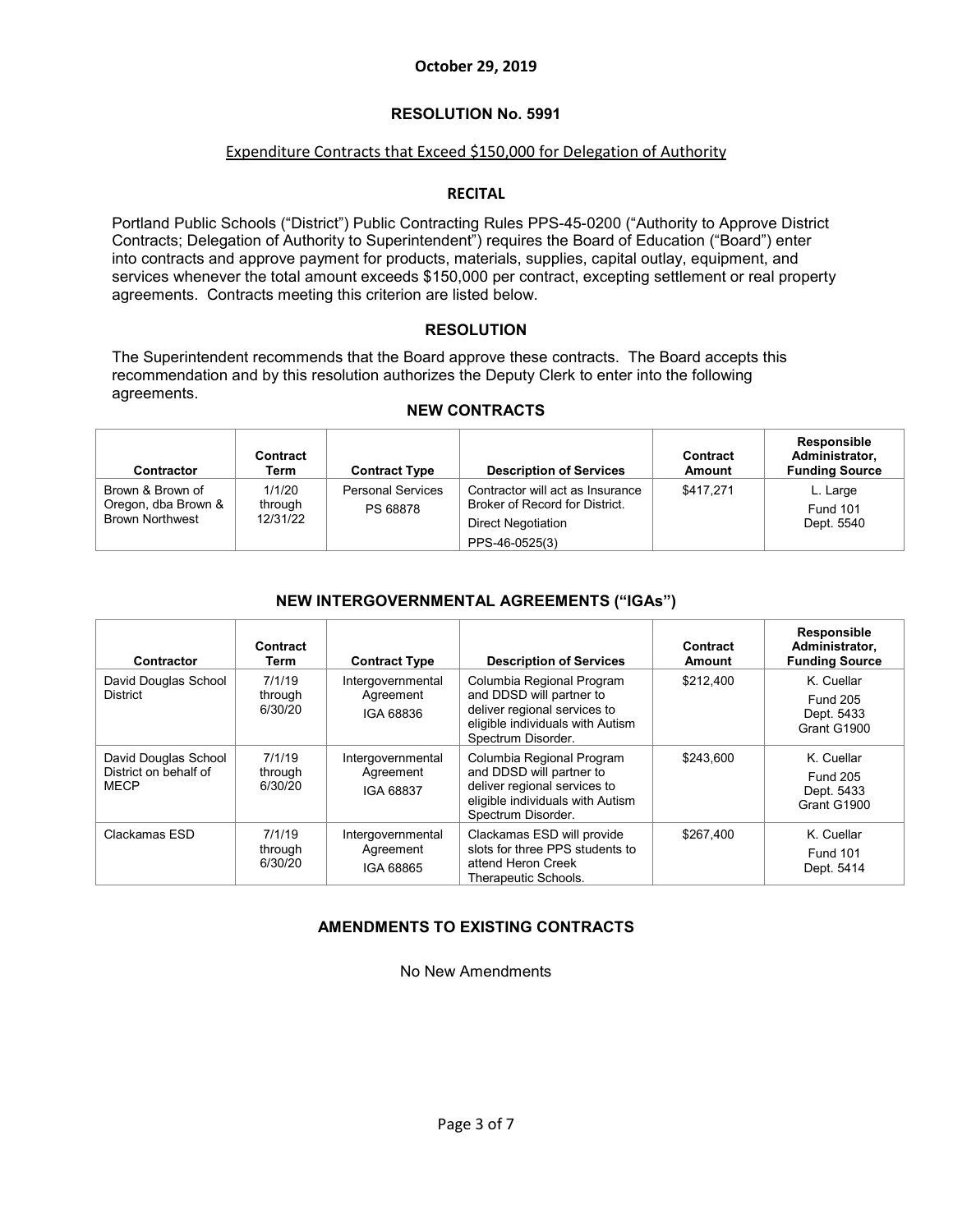#### **RESOLUTION No. 5992**

### Resolution to Uphold the Superintendent's Decision on a Step 3 Appeal – Complaint No. 2019-05

### **RECITALS**

The Board of Education has received and reviewed Complaint # 2019-05 submitted and the Superintendent's response to it.

## **RESOLUTION**

The Board of Education upholds the Superintendent's decision of the Step 3 appeal as the final decision.

## **RESOLUTION No. 5993**

The following minutes are offered for adoption:

October 15, 2019 October 29, 2019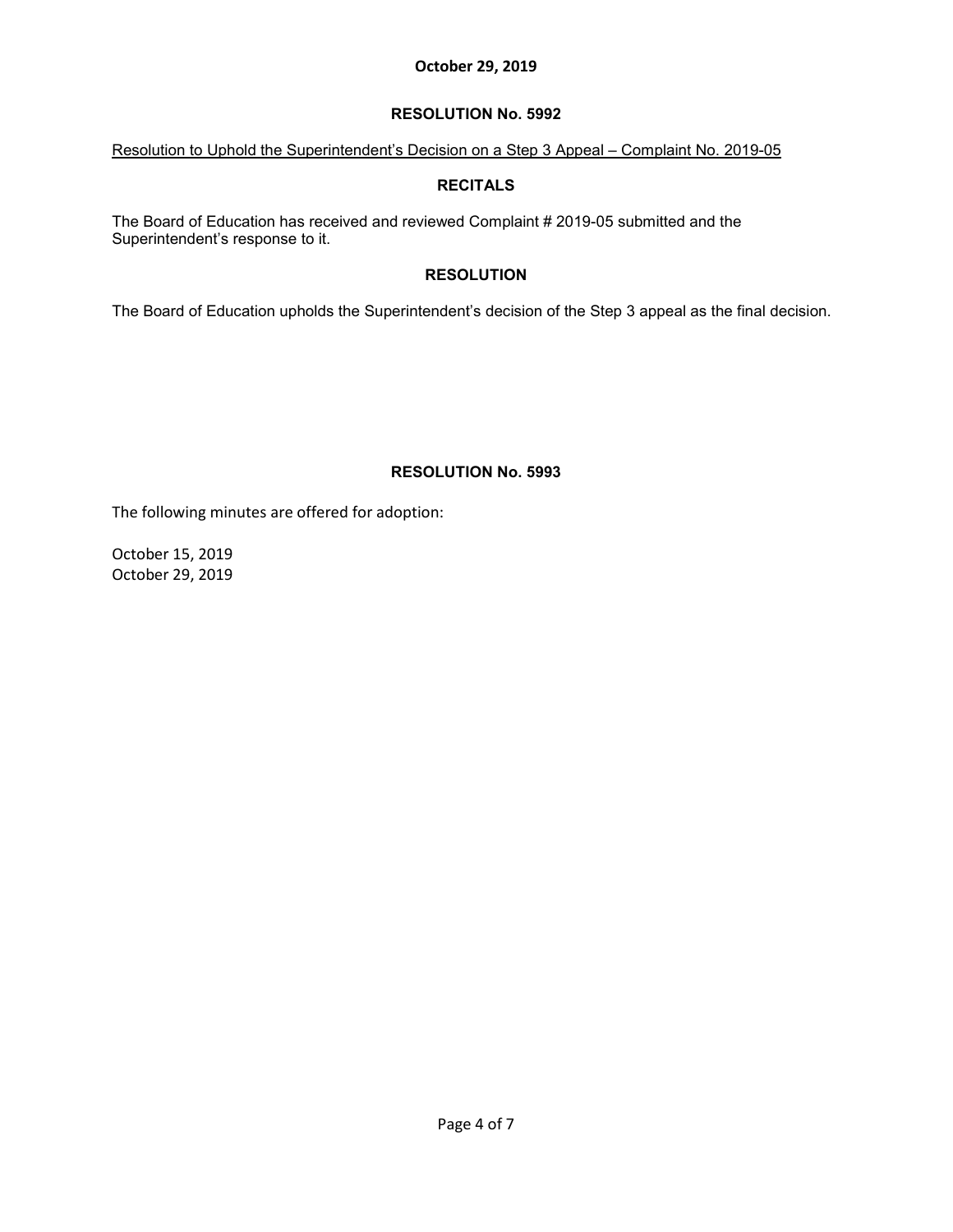Matters Requiring Board Approval to be Considered Individually

Resolution 5990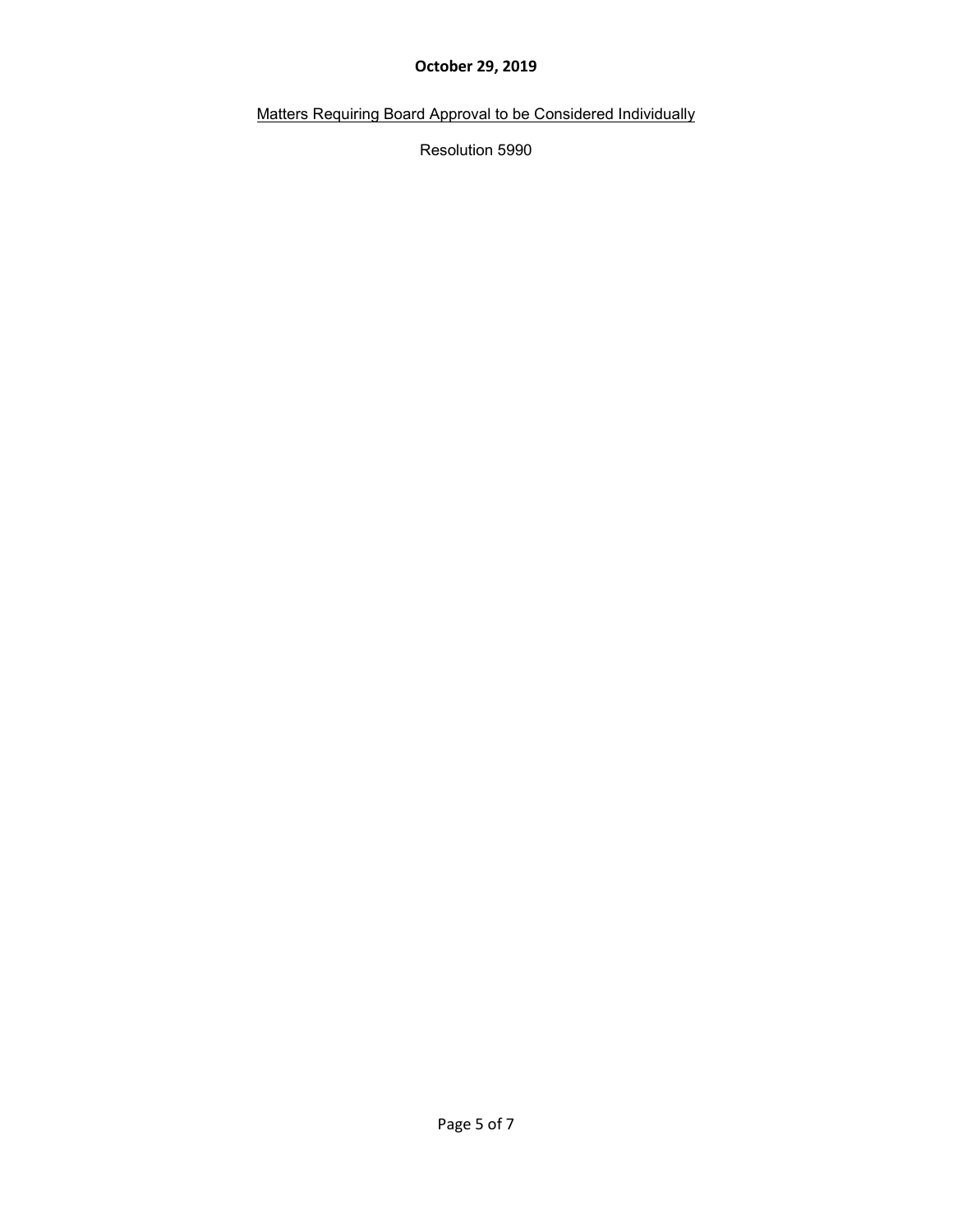# **Resolution No. 5990**

# Resolution Proclaiming the Celebration of National Native American Indian Heritage Month in Portland Public Schools

# **RECITALS**

- A. Native Americans Indians are descendants of the original, indigenous inhabitants of what is now the United States;
- B. The Portland Metro region rests on the traditional ancestral homelands of the Bands of the Chinook, Multnomah, Clackamas, Tualatin, Molalla, Kalapuya, Wasco, Cowlitz and Kathlamet tribes. Since time immemorial, these tribes established their communities in a resource rich area where they traded and fished along the rivers and harvested those natural resources that fed their families and sustained their communities. We honor the forced sacrifices of these tribes and Indigenous people.
- C. In the 1950's, under Federal Relocation Policy a large segment of the Native population in the US was forced to relocate to several major cities of which Portland was one. This has added to the diversity of tribal representation in the region;
- D. Native Americans Indians people whose history is rich with those who positively influence and enrich our nation, our society, our region, our state, and our schools through their entrepreneurship, commitment to community service, deep value of justice and liberty, and social and cultural life;
- E. On August 3, 1990, [President of the United States](https://en.wikipedia.org/wiki/President_of_the_United_States) [George H. W. Bush](https://en.wikipedia.org/wiki/George_H._W._Bush) declared the month of November as National American Indian Heritage Month, thereafter commonly referred to as Native American Heritage Month;
- F. Native American Indians have made profound contributions and continue to make advances in education, medicine, art, culture, and public service and been a consistent and vital influence in our nation's growth and prosperity;
- G. The Portland Metro's Native American Indian Community is diverse and growing with the population estimated to be nearly 70,000. More that .06 percent of enrolled students in the Portland Public Schools are Native American Indian and our Native American Indian employees contribute to the accomplishment of PPS's mission;
- H. Understanding Native American Indian history and contemporary life is an important part of celebrating Native American Heritage Month; Background:
- I. The Oregon Indian Education Association introduced and Oregon Governor Brown signed into law Senate Bill 13, Tribal History/Shared History in the 2017 legislative session. This Bill called upon the Oregon Department of Education (ODE) to develop a statewide curriculum relating to the Native American experience in Oregon, including tribal history, tribal sovereignty, culture, treaty rights, government, socioeconomic experiences, and current events.

Tribal History/Shared History is one of 11 objectives identified in ODE's American Indian/Alaska Native State Plan, in which "Every school district in Oregon implements